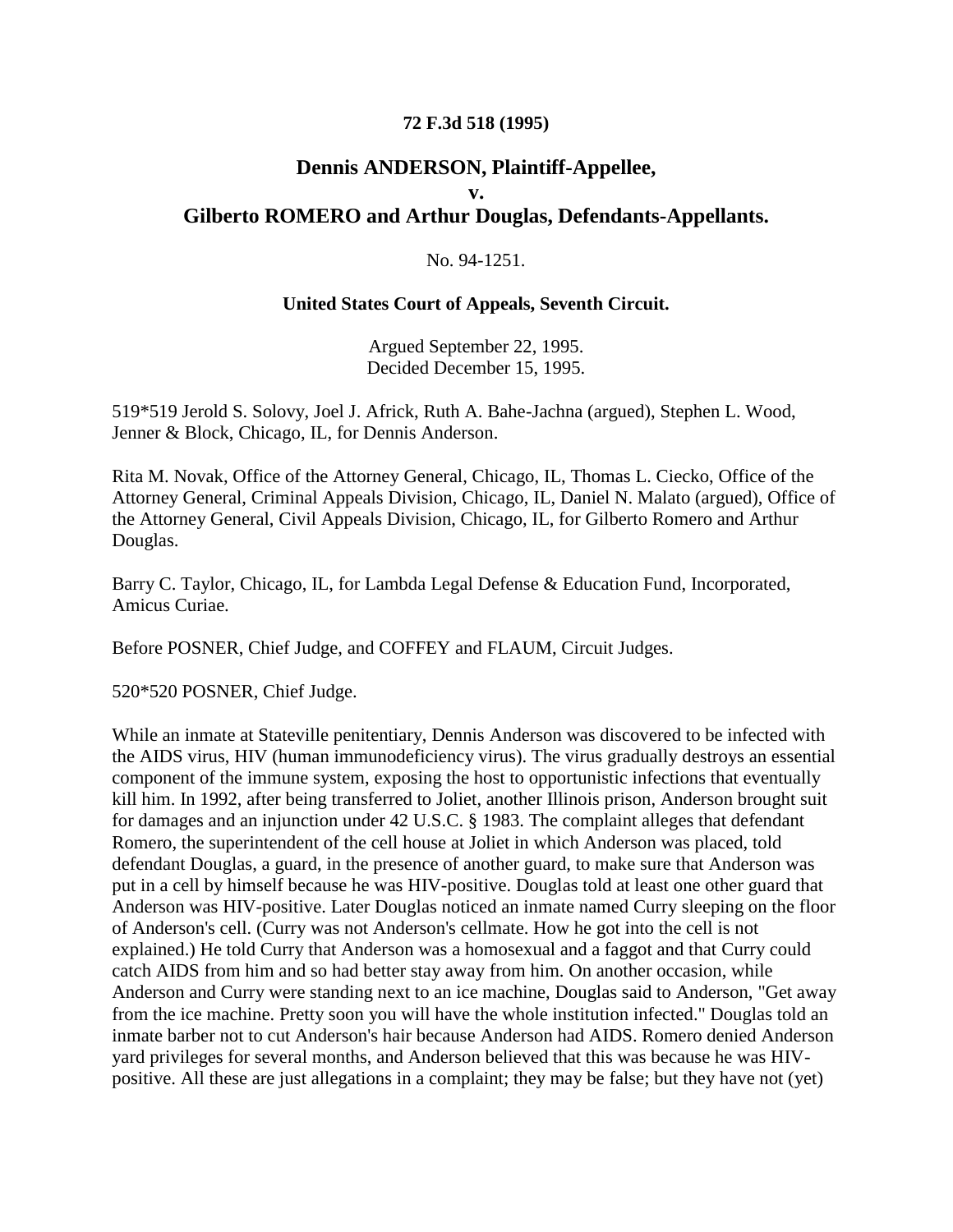been denied, and they are not so incredible as to be unworthy of belief on their face. We must therefore take them as true.

The complaint charged that the defendants had violated both Anderson's constitutional right of privacy and the Illinois AIDS Confidentiality Act, 410 ILCS 305/1 *et seq.,* by revealing that he was infected with the AIDS virus, and also that they had deprived him of the equal protection of the laws and of liberty without due process of law by preventing him from having his hair cut and from exercising. All these acts are also charged as cruel and unusual punishments. The defendants moved to dismiss the complaint, citing the qualified immunity of public officers from suits for damages. The judge denied the motion on the ground that there were not enough facts in the record to determine whether the defense of immunity was valid. The defendants appealed. Anderson died of AIDS while the appeal was pending, and after determining that the suit survived his death we appointed his lawyers to carry on the suit as the representatives of his estate. 42 F.3d 1121 (7th Cir.1994). The Lambda Legal Defense and Education Fund, a homosexual-rights organization, has filed a brief as amicus curiae urging affirmance of the district court's decision. The brief makes a variety of legal arguments and in addition documents the discrimination in housing, employment, and other dimensions of living that many people who are known to be infected with the AIDS virus encounter.

If a defendant's immunity from suit depends on a resolution of conflicting factual assertions, or even on determining whether there *is* a contestable factual question material to the defense of immunity, the court of appeals has no jurisdiction to review the denial of the immunity. *[Johnson](http://scholar.google.co.in/scholar_case?case=9548115935731615976&q=nderson+v+Romero&hl=en&as_sdt=2,5&scilh=0)  v. Jones,* [\\_\\_\\_ U.S. \\_\\_\\_, 115 S.Ct. 2151, 132 L.Ed.2d 238 \(1995\).](http://scholar.google.co.in/scholar_case?case=9548115935731615976&q=nderson+v+Romero&hl=en&as_sdt=2,5&scilh=0) The reasons the Supreme Court has given for this rule are that district judges have a comparative advantage in determining factual issues (whether there is a genuine issue of material fact is technically a question of law, but its resolution depends on an assessment of the evidence submitted in support of and opposition to the request for summary disposition) and that having to dig deep enough into the facts of the case to answer the question would entangle the appellate court in the merits of the underlying claim, as distinct from the analytically separate issue of immunity. *Id.* at \_\_\_ - \_\_\_, [115 S.Ct. at 2156-58.](http://scholar.google.co.in/scholar_case?case=9548115935731615976&q=nderson+v+Romero&hl=en&as_sdt=2,5&scilh=0) It does not follow from either the rule or its rationale that the presence of factual disagreement automatically vitiates an immunity appeal. If there is no possible resolution of the disagreement that would save the plaintiff's case from the defense of immunity, the appellate court will not have to resolve any factual disagreements, or even decide whether there are 521\*521 material factual disagreements, in order to determine whether the defense is good.

From the district judge's cryptic discussion we cannot be sure what facts bearing on the defense of immunity he thought in doubt. The only factual uncertainty to which he alluded was whether the defendants had acted pursuant to some duly deliberated prison policy concerning the disclosure of an inmate's HIV status or had disclosed Anderson's status "casually," that is, without reference to any policy. This would be material only if there might be immunity for following a policy but not for acting without reference to a policy. It is not clear how the existence of a policy would affect the issue of immunity, although it could affect the underlying merits of the suit. The parties have not attempted to enlighten us on this score. It occurs to us that by the reference to acting "casually" the judge may have meant acting out of personal spite rather than genuine concern with the danger posed by AIDS, a motivation that could conceivably be inferred from Douglas's use of the word "faggot." Proof of spite does not nullify a defense of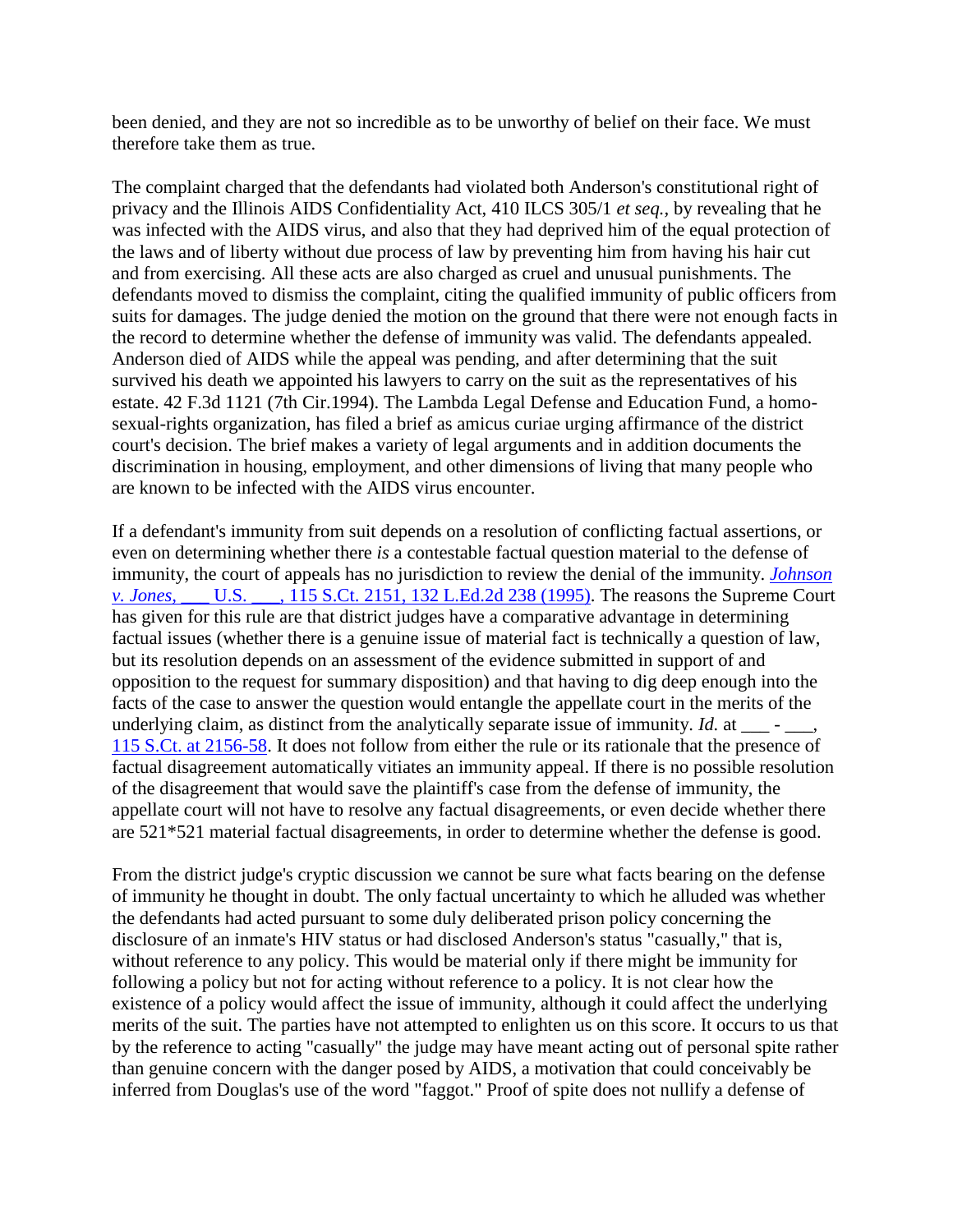immunity. *Schertz v. Waupaca County,* [875 F.2d 578, 583 \(7th Cir.1989\).](http://scholar.google.co.in/scholar_case?case=956934917161687792&q=nderson+v+Romero&hl=en&as_sdt=2,5&scilh=0) The test for immunity is an objective one. But misuse of official authority for private ends is a recurrent feature of cases in which a deprivation of life, liberty, or property without due process of law is found. *[Screws v.](http://scholar.google.co.in/scholar_case?case=12510054663270489425&q=nderson+v+Romero&hl=en&as_sdt=2,5&scilh=0)  United States,* [325 U.S. 91, 93, 111, 65 S.Ct. 1031, 1032, 1040, 89 L.Ed. 1495 \(1945\) \(plurality](http://scholar.google.co.in/scholar_case?case=12510054663270489425&q=nderson+v+Romero&hl=en&as_sdt=2,5&scilh=0)  [opinion\);](http://scholar.google.co.in/scholar_case?case=12510054663270489425&q=nderson+v+Romero&hl=en&as_sdt=2,5&scilh=0) *Gibson v. City of Chicago,* [910 F.2d 1510, 1518 \(7th Cir.1990\).](http://scholar.google.co.in/scholar_case?case=888290163271730988&q=nderson+v+Romero&hl=en&as_sdt=2,5&scilh=0) The distinction is between an act that is justifiable if considered without regard to the actor's motive — objectively justifiable — and an act that, not being objectively justifiable, is explicable only in terms of the actor's motivation, as in a case of police brutality so egregious that it can be explained only by reference to a racist or other improper motive for the defendant officer's action.

So Douglas's spitefulness, if that is what it was, is irrelevant to the question whether he acted with justification in disclosing Anderson's HIV status, or more precisely whether it was clear in 1992, when this suit was brought, that in disclosing Anderson's HIV status Douglas was infringing a constitutional right of a prison inmate to hide his being HIV positive. *[Harlow v.](http://scholar.google.co.in/scholar_case?case=13486920831186038844&q=nderson+v+Romero&hl=en&as_sdt=2,5&scilh=0)  Fitzgerald,* [457 U.S. 800, 102 S.Ct. 2727, 73 L.Ed.2d 396 \(1982\).](http://scholar.google.co.in/scholar_case?case=13486920831186038844&q=nderson+v+Romero&hl=en&as_sdt=2,5&scilh=0)

A brief sketch of the history of the legal concept of privacy will help frame the issue. The concept originated in a famous article by Warren and Brandeis that found latent in a number of areas of the common law, ranging from copyright to trespass, a policy of protecting people against the invasion of their "private space" (not Warren and Brandeis's term) and the involuntary revelation of personal, private facts about them. Samuel D. Warren & Louis D. Brandeis, "The Right to Privacy," 4 *Harv.L.Rev.* 193 (1890). After a lag, the concept proposed by Warren and Brandeis fructified in a distinct, many-branched tort of invasion of the right of privacy, a tort that could be committed by wiretapping and other electronic eavesdropping, by publicity that cast a person in a false light, by publicizing intimate details of a person's life or person, by intrusive surveillance (as by searching through a person's private papers), and even by using a celebrity's name or likeness in advertising without the celebrity's consent. *[Haynes v.](http://scholar.google.co.in/scholar_case?case=1592914839096728664&q=nderson+v+Romero&hl=en&as_sdt=2,5&scilh=0)  Alfred A. Knopf, Inc.,* [8 F.3d 1222, 1229 \(7th Cir.1993\).](http://scholar.google.co.in/scholar_case?case=1592914839096728664&q=nderson+v+Romero&hl=en&as_sdt=2,5&scilh=0) Until quite recently only the first and the fourth of these forms of invasion of privacy — electronic surveillance and intrusive surveillance — were thought to have a constitutional dimension. The search of a person's home or person for contraband or other incriminating evidence of crime has been subject to the restrictions of the Fourth Amendment since 1789. The Supreme Court first wrestled with the question whether electronic eavesdropping is also governed by the Fourth Amendment in *[Olmstead v. United](http://scholar.google.co.in/scholar_case?case=5577544660194763070&q=nderson+v+Romero&hl=en&as_sdt=2,5&scilh=0)  States,* [277 U.S. 438, 48 S.Ct. 564, 72 L.Ed. 944 \(1928\),](http://scholar.google.co.in/scholar_case?case=5577544660194763070&q=nderson+v+Romero&hl=en&as_sdt=2,5&scilh=0) and held that it was not unless the installation of the listening device involved a trespass, which in the ordinary case it would not. See also *Goldman v. United States,* [316 U.S. 129, 62 S.Ct. 993, 86 L.Ed. 1322 \(1942\).](http://scholar.google.co.in/scholar_case?case=16995507857185473172&q=nderson+v+Romero&hl=en&as_sdt=2,5&scilh=0) This interpretation of the Fourth Amendment, limiting it to the protection of property rights, was later rejected in a decision that emphasized the role of the amendment in protecting privacy. *[Katz v.](http://scholar.google.co.in/scholar_case?case=9210492700696416594&q=nderson+v+Romero&hl=en&as_sdt=2,5&scilh=0)  [United States,](http://scholar.google.co.in/scholar_case?case=9210492700696416594&q=nderson+v+Romero&hl=en&as_sdt=2,5&scilh=0)* 522\*522 [389 U.S. 347, 88 S.Ct. 507, 19 L.Ed.2d 576 \(1967\).](http://scholar.google.co.in/scholar_case?case=9210492700696416594&q=nderson+v+Romero&hl=en&as_sdt=2,5&scilh=0) Meanwhile the term "privacy" was beginning to be used in the law in a completely different sense from concealment or seclusion — as the name of the right, not specifically enumerated in the Constitution but held to be implicit in it, to sexual freedom and reproductive autonomy, the right whose culminating expression was the right to abortion recognized in *Roe v. Wade,* [410 U.S. 113, 93 S.Ct. 705, 35](http://scholar.google.co.in/scholar_case?case=12334123945835207673&q=nderson+v+Romero&hl=en&as_sdt=2,5&scilh=0)  [L.Ed.2d 147 \(1973\).](http://scholar.google.co.in/scholar_case?case=12334123945835207673&q=nderson+v+Romero&hl=en&as_sdt=2,5&scilh=0)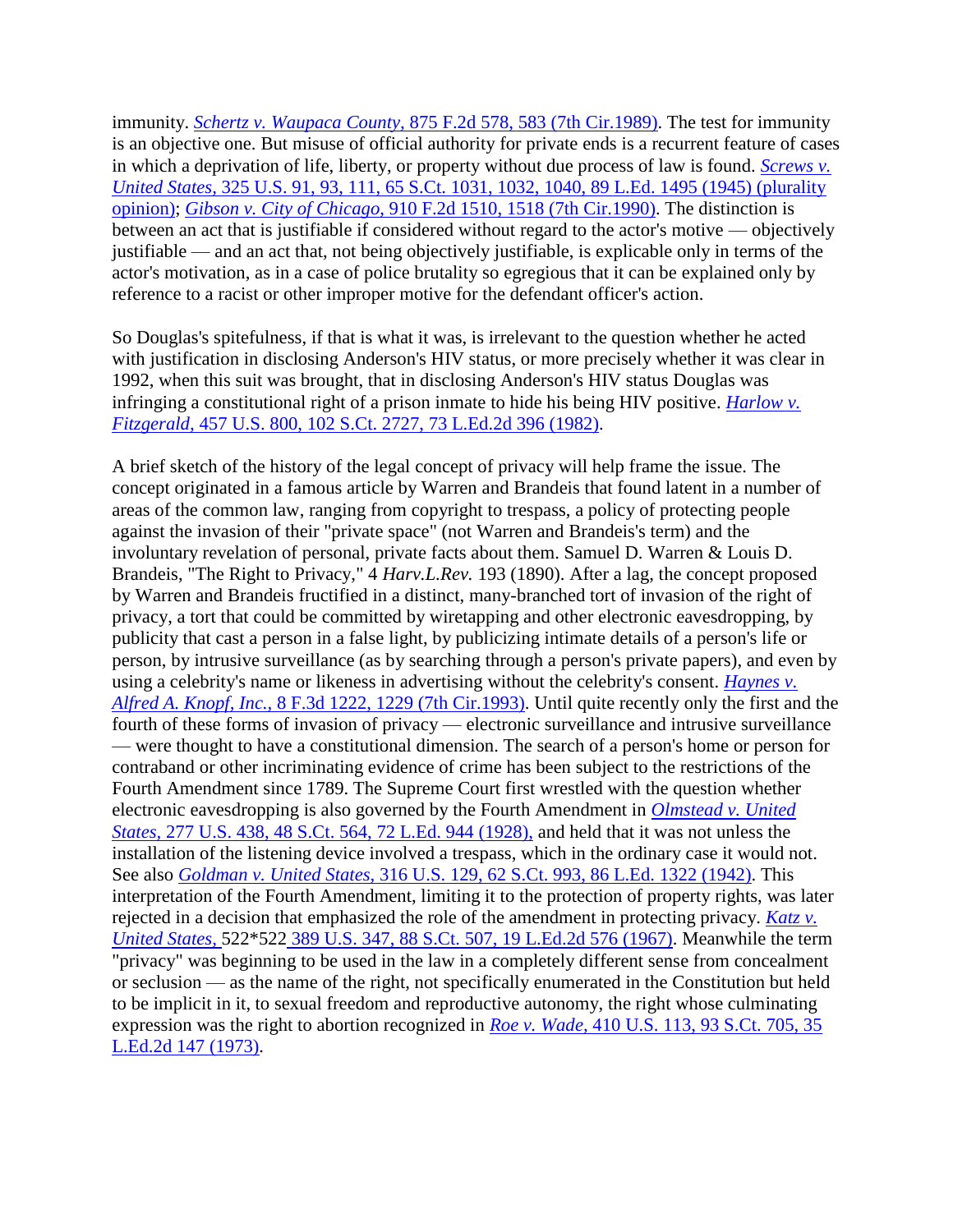A right to conceal one's medical history is readily derivable from the branch of the tort of invasion of privacy that protects people against the indiscriminate publicizing of intimate details of their personal lives. But that branch has evolved mainly as a part of the common law, rather than of the constitutional law, of privacy. Nothing in the Fourth Amendment or in the cases recognizing a right of sexual and reproductive autonomy bears directly on the interest in the privacy of one's medical records. Although there are cases in which a demand for medical records might be met by a defense based on the Fourth Amendment or even the right of sexual privacy, this case is not one of them.

The strongest precedent in the Supreme Court for recognizing a constitutional right to conceal one's medical history is *Whalen v. Roe,* [429 U.S. 589, 97 S.Ct. 869, 51 L.Ed.2d 64 \(1977\).](http://scholar.google.co.in/scholar_case?case=8555735987895894452&q=nderson+v+Romero&hl=en&as_sdt=2,5&scilh=0) The holding was that a statute which required the maintenance of records of the identity of people for whom physicians prescribed certain dangerous though lawful drugs did *not* invade any constitutional right of privacy. The Court implied, however, that the disclosure by or under the compulsion of government of a person's medical records might invade a constitutional right of privacy, presumably a "substantive due process" right, though the opinion is very vague on this, perhaps deliberately so. See *id.* at 598-600, 605-06, 97 S.Ct. at 875-77, 879-80. A subsequent case, *Nixon v. Administrator of General Services,* [433 U.S. 425, 457-58, 97 S.Ct. 2777, 2797-98,](http://scholar.google.co.in/scholar_case?case=11884364268460571560&q=nderson+v+Romero&hl=en&as_sdt=2,5&scilh=0)  [53 L.Ed.2d 867 \(1977\),](http://scholar.google.co.in/scholar_case?case=11884364268460571560&q=nderson+v+Romero&hl=en&as_sdt=2,5&scilh=0) is more explicit about the existence of a constitutional right of privacy of personal papers, though they were not in that case medical records and, again, the plaintiff lost. A number of cases in the lower federal courts, including our own, building on *Whalen* and *Nixon,* recognize a qualified constitutional right to the confidentiality of medical records and medical communications. See, e.g., *[Pesce v. J. Sterling Morton High School,](http://scholar.google.co.in/scholar_case?case=17393174644473900828&q=nderson+v+Romero&hl=en&as_sdt=2,5&scilh=0)* 830 F.2d 789, 795- [98 \(7th Cir.1987\);](http://scholar.google.co.in/scholar_case?case=17393174644473900828&q=nderson+v+Romero&hl=en&as_sdt=2,5&scilh=0) *Schaill by [Kross v. Tippecanoe County School Corp.,](http://scholar.google.co.in/scholar_case?about=17643307897460710211&q=nderson+v+Romero&hl=en&as_sdt=2,5&scilh=0)* 864 F.2d 1309, 1322 n. [19 \(7th Cir.1988\);](http://scholar.google.co.in/scholar_case?about=17643307897460710211&q=nderson+v+Romero&hl=en&as_sdt=2,5&scilh=0) *Doe v. City of New York,* [15 F.3d 264, 267 \(2d Cir.1994\);](http://scholar.google.co.in/scholar_case?case=6515531860514673129&q=nderson+v+Romero&hl=en&as_sdt=2,5&scilh=0) *[F.E.R. v. Valdez,](http://scholar.google.co.in/scholar_case?case=3730966289905201575&q=nderson+v+Romero&hl=en&as_sdt=2,5&scilh=0)* 58 [F.3d 1530, 1535 \(10th Cir.1995\);](http://scholar.google.co.in/scholar_case?case=3730966289905201575&q=nderson+v+Romero&hl=en&as_sdt=2,5&scilh=0) *[United States v. Westinghouse Electric Corp.,](http://scholar.google.co.in/scholar_case?case=10617585320101639909&q=nderson+v+Romero&hl=en&as_sdt=2,5&scilh=0)* 638 F.2d 570, [577-80 \(3d Cir.1980\).](http://scholar.google.co.in/scholar_case?case=10617585320101639909&q=nderson+v+Romero&hl=en&as_sdt=2,5&scilh=0) (*Doe* actually involved the plaintiff's HIV status.) The existence of the right was described as an open question in *Borucki v. Ryan,* [827 F.2d 836, 848 \(1st Cir.1987\),](http://scholar.google.co.in/scholar_case?case=749991321411408939&q=nderson+v+Romero&hl=en&as_sdt=2,5&scilh=0) and the right has been expressly rejected by the Sixth Circuit. *J.P. v. DeSanti,* [653 F.2d 1080,](http://scholar.google.co.in/scholar_case?case=3471958858796033822&q=nderson+v+Romero&hl=en&as_sdt=2,5&scilh=0)  [1087-91 \(6th Cir.1981\);](http://scholar.google.co.in/scholar_case?case=3471958858796033822&q=nderson+v+Romero&hl=en&as_sdt=2,5&scilh=0) *Doe v. Wigginton,* [21 F.3d 733, 740 \(6th Cir.1994\).](http://scholar.google.co.in/scholar_case?case=8747708006908114400&q=nderson+v+Romero&hl=en&as_sdt=2,5&scilh=0) But it is recognized by our court and was in 1992.

None of the cases that have recognized the right involve inmates. Obviously they do not have all the rights of free persons. The Supreme Court has actually held that prison inmates have no right of privacy, *Hudson v. Palmer,* [468 U.S. 517, 526, 104 S.Ct. 3194, 3200, 82 L.Ed.2d 393 \(1984\),](http://scholar.google.co.in/scholar_case?case=18363352680081999614&q=nderson+v+Romero&hl=en&as_sdt=2,5&scilh=0) though this was with reference to the Fourth Amendment and it would be premature to assume that the Court meant to extinguish claims of privacy of an entirely different kind. In a number of cases — two in this circuit, one of them long preceding the events in this case, the other postdating *Hudson* — prisoners have been held to retain a limited right of privacy. *[Smith v.](http://scholar.google.co.in/scholar_case?case=5263940841122637248&q=nderson+v+Romero&hl=en&as_sdt=2,5&scilh=0)  Fairman,* [678 F.2d 52 \(7th Cir.1982\) \(per curiam\);](http://scholar.google.co.in/scholar_case?case=5263940841122637248&q=nderson+v+Romero&hl=en&as_sdt=2,5&scilh=0) *[Canedy v. Boardman,](http://scholar.google.co.in/scholar_case?case=5594682113439055787&q=nderson+v+Romero&hl=en&as_sdt=2,5&scilh=0)* 16 F.3d 183 (7th [Cir.1994\);](http://scholar.google.co.in/scholar_case?case=5594682113439055787&q=nderson+v+Romero&hl=en&as_sdt=2,5&scilh=0) see also *Cornwell v. Dahlberg,* [963 F.2d 912, 916-17 \(6th Cir.1992\);](http://scholar.google.co.in/scholar_case?case=231629049169608947&q=nderson+v+Romero&hl=en&as_sdt=2,5&scilh=0) *[Kent v. Johnson,](http://scholar.google.co.in/scholar_case?case=7932122257187430520&q=nderson+v+Romero&hl=en&as_sdt=2,5&scilh=0)* [821 F.2d 1220, 1227 \(6th Cir.1987\);](http://scholar.google.co.in/scholar_case?case=7932122257187430520&q=nderson+v+Romero&hl=en&as_sdt=2,5&scilh=0) *Cookish v. Powell,* [945 F.2d 441, 446-47 \(1st Cir.1991\) \(per](http://scholar.google.co.in/scholar_case?case=11575155429701881671&q=nderson+v+Romero&hl=en&as_sdt=2,5&scilh=0)  [curiam\).](http://scholar.google.co.in/scholar_case?case=11575155429701881671&q=nderson+v+Romero&hl=en&as_sdt=2,5&scilh=0) But the right in question in those cases was a right against humiliating searches or surveillance of prisoners of one sex by guards of the opposite sex, rather than against the revelation of a prisoner's medical records. Both the majority and the dissenting opinion in *Johnson v. Phelan,* [69 F.3d 144 \(7th Cir.1995\),](http://scholar.google.co.in/scholar_case?case=1805992034338195024&q=nderson+v+Romero&hl=en&as_sdt=2,5&scilh=0) conclude that those cases are more accurately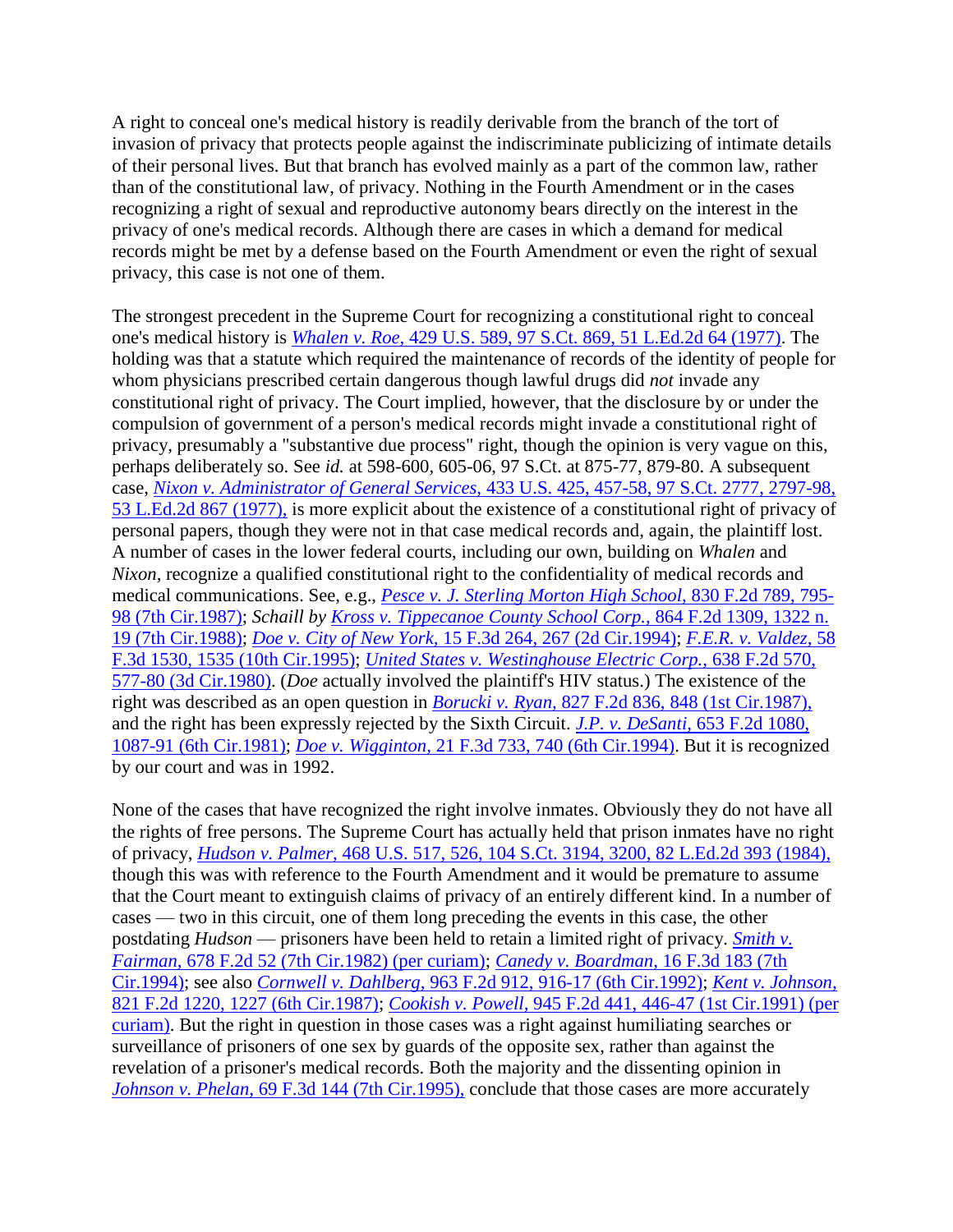characterized as 523\*523 involving the infliction of cruel and unusual punishments than as involving an invasion of a prisoner's right of privacy. But that is a detail. What is important here is that a different sense of privacy is invaded when prison guards maintain visual surveillance of prisoners of the opposite sex engaged in bathing, urination, or defecation than when they reveal a person's medical history. The Sixth Circuit as well believes that they are different, since it recognizes the first right but not the second. Compare *[Cornwell](http://scholar.google.co.in/scholar_case?case=231629049169608947&q=nderson+v+Romero&hl=en&as_sdt=2,5&scilh=0)* and *[Kent](http://scholar.google.co.in/scholar_case?case=7932122257187430520&q=nderson+v+Romero&hl=en&as_sdt=2,5&scilh=0)* with *J.P.* and *Doe.*

We cannot find any appellate holding that prisoners have a constitutional right to the confidentiality of their medical records. The closest is *Harris v. Thigpen,* [941 F.2d 1495 \(11th](http://scholar.google.co.in/scholar_case?case=6662398692491934365&q=nderson+v+Romero&hl=en&as_sdt=2,5&scilh=0)  [Cir.1991\).](http://scholar.google.co.in/scholar_case?case=6662398692491934365&q=nderson+v+Romero&hl=en&as_sdt=2,5&scilh=0) It involved a challenge to the compulsory testing of inmates for HIV and to the segregation of those who tested positive. The challenge was based in part on a claimed constitutional right to the confidentiality of one's HIV status, just as in this case. (The fact of segregation, of course, revealed the prisoners' HIV status.) The court refused to go further than to "assume *arguendo* that seropositive prisoners enjoy some significant constitutionally-protected privacy interest in preventing the non-consensual disclosure of their HIV-positive diagnosis to other inmates, as well as to their families and other outside visitors to the facilities in question." *Id.* at 1513; see also *id.* at 1515. This is not a holding that inmates have such a right.

Now, even if there is no such right, we can assume that certain disclosures of medical information or records would be actionable. But they would be actionable under the cruel and unusual punishments clause of the Eighth Amendment rather than under the due process clause of the Fourteenth. If prison officials disseminated humiliating but penologically irrelevant details of a prisoner's medical history, their action might conceivably constitute the infliction of cruel and unusual punishment; the fact that the punishment was purely psychological would not excuse it. E.g., *Thomas v. Farley,* [31 F.3d 557, 559 \(7th Cir.1994\);](http://scholar.google.co.in/scholar_case?case=1120758398268859367&q=nderson+v+Romero&hl=en&as_sdt=2,5&scilh=0) *[Joseph v. Brierton,](http://scholar.google.co.in/scholar_case?case=10235326289166337302&q=nderson+v+Romero&hl=en&as_sdt=2,5&scilh=0)* 739 F.2d [1244, 1246 \(7th Cir.1984\);](http://scholar.google.co.in/scholar_case?case=10235326289166337302&q=nderson+v+Romero&hl=en&as_sdt=2,5&scilh=0) *Williams v. Boles,* [841 F.2d 181, 183 \(7th Cir.1988\);](http://scholar.google.co.in/scholar_case?case=4505155886048679069&q=nderson+v+Romero&hl=en&as_sdt=2,5&scilh=0) *[Northington v.](http://scholar.google.co.in/scholar_case?case=2534498423199565832&q=nderson+v+Romero&hl=en&as_sdt=2,5&scilh=0)  Jackson,* [973 F.2d 1518, 1523 \(10th Cir.1992\).](http://scholar.google.co.in/scholar_case?case=2534498423199565832&q=nderson+v+Romero&hl=en&as_sdt=2,5&scilh=0) We can imagine, also, that branding or tattooing HIV-positive inmates (the branding of persons who are HIV-positive was once seriously proposed as a method of retarding the spread of AIDS), or making them wear a sign around their neck that read "I AM AN AIDS CARRIER!," would constitute cruel and unusual punishment. So too if employees of the prison, knowing that an inmate identified as HIV positive was a likely target of violence by other inmates yet indifferent to his fate, gratuitously revealed his HIV status to other inmates and a violent attack upon him ensued. Cf. *Bowers v. DeVito,* [686 F.2d 616 \(7th](http://scholar.google.co.in/scholar_case?case=10530656612674401468&q=nderson+v+Romero&hl=en&as_sdt=2,5&scilh=0)  [Cir.1982\),](http://scholar.google.co.in/scholar_case?case=10530656612674401468&q=nderson+v+Romero&hl=en&as_sdt=2,5&scilh=0) and the *[Billman](http://scholar.google.co.in/scholar_case?case=7963608766589015176&q=nderson+v+Romero&hl=en&as_sdt=2,5&scilh=0)* case, discussed below; also Abraham Abramovsky, "Bias Crime: A Call for Alternative Responses," 19 *Fordham Urban L.J.* 875 (1992).

But the only question presented by this appeal, so far as the disclosure of Anderson's medical situation is concerned, is whether in 1992 the constitutional right of a prisoner in Anderson's position — that is, a carrier of the AIDS virus — to be free from the specific acts that the defendants are alleged to have committed was clearly established, for if not the defendants cannot be made to pay damages under 42 U.S.C. § 1983. We can recast the issue slightly more concretely as follows: Would a prison employee who was conversant with constitutional case law have known that he could not do the things that Romero and Douglas did? *[Anderson v.](http://scholar.google.co.in/scholar_case?case=12881500287411882090&q=nderson+v+Romero&hl=en&as_sdt=2,5&scilh=0)  Creighton,* [483 U.S. 635, 640, 107 S.Ct. 3034, 3039, 97 L.Ed.2d 523 \(1987\).](http://scholar.google.co.in/scholar_case?case=12881500287411882090&q=nderson+v+Romero&hl=en&as_sdt=2,5&scilh=0) It would not be enough that such employees would have known that disclosing *some* medical records in *some* circumstances (for example, if there were a known danger to the inmate of violence by other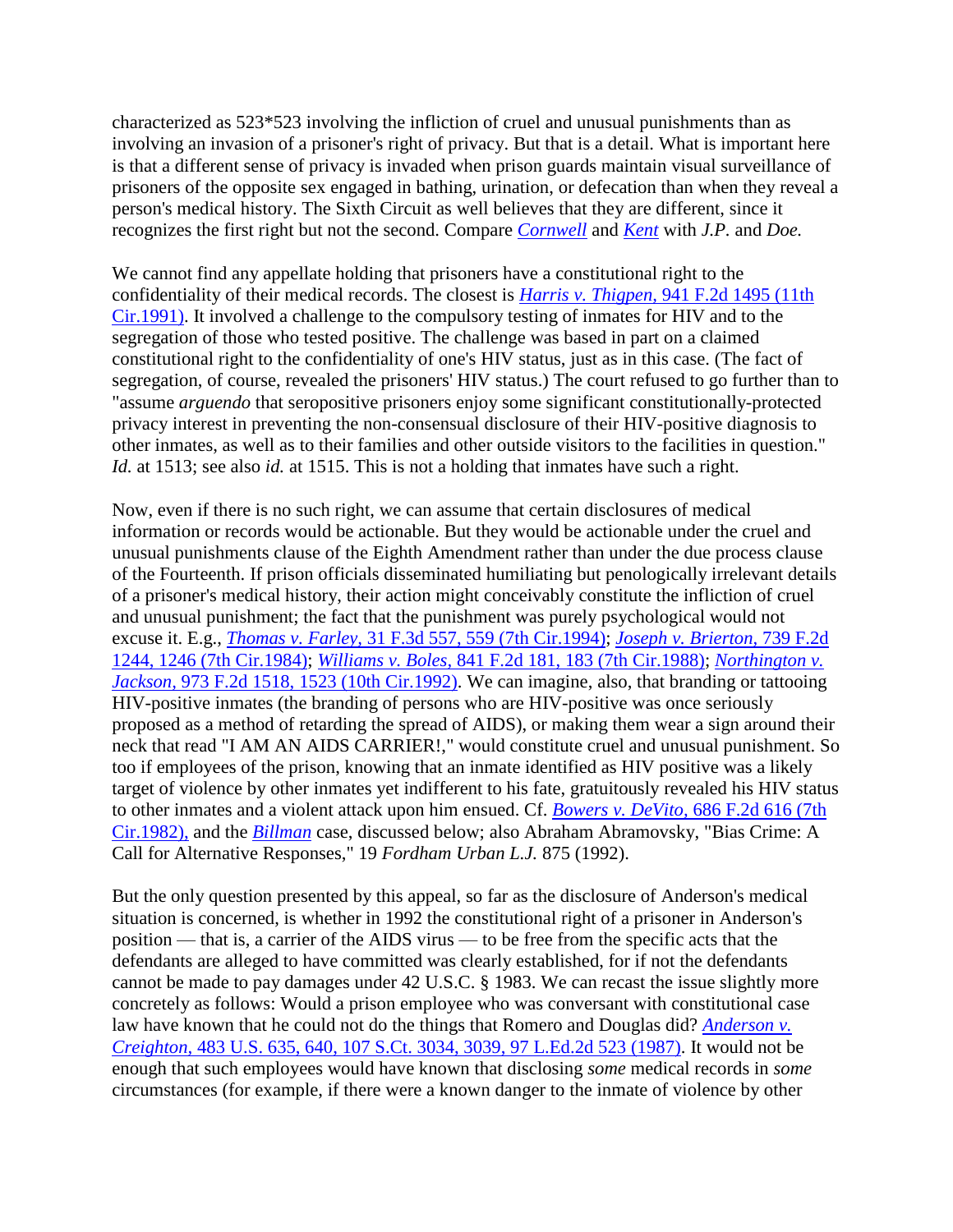inmates) might violate the restrictions that the Eighth Amendment or other sources of constitutional rights place on the treatment of prison inmates. They would have to know that their specific conduct would be held to be within the orbit of the principles that made conduct in the other circumstances unconstitutional. A public officer does not forfeit his immunity from suits for damages by failing to prophesy that his conduct will turn out to be within the reach of an evolving case law. 524\*524 *Harlow v. Fitzgerald, supra,* [457 U.S. at 818, 102 S.Ct. at 2738;](http://scholar.google.co.in/scholar_case?case=13486920831186038844&q=nderson+v+Romero&hl=en&as_sdt=2,5&scilh=0) *Lojuk v. Johnson,* [770 F.2d 619, 628 \(7th Cir.1985\).](http://scholar.google.co.in/scholar_case?case=16281182910607436416&q=nderson+v+Romero&hl=en&as_sdt=2,5&scilh=0) "[I]n the light of pre-existing law the unlawfulness must be apparent." *[Anderson v. Creighton, supra,](http://scholar.google.co.in/scholar_case?case=12881500287411882090&q=nderson+v+Romero&hl=en&as_sdt=2,5&scilh=0)* 483 U.S. at 640, 107 S.Ct. at [3039.](http://scholar.google.co.in/scholar_case?case=12881500287411882090&q=nderson+v+Romero&hl=en&as_sdt=2,5&scilh=0)

We go further: even if a right of prisoners to the confidentiality of their medical records in general had been clearly established in 1992, it would not follow that a prisoner had a right to conceal his HIV status. There is a great difference, so far as the balance between privacy and public health is concerned, between a communicable and a noncommunicable disease. A person with a noncommunicable disease is a danger only to himself, and the compelled disclosure of his condition to others is unlikely to further a legitimate interest of the state. But a person with a communicable disease is a danger to others — a grave danger when as in the case of HIV-AIDS the disease is invariably fatal and has already reached epidemic proportions. The fact that some methods of protecting the public from a communicable disease are barbarous, such as branding, does not entail that all are.

Neither in 1992 nor today was (is) the law clearly established that a prison cannot without violating the constitutional rights of its HIV-positive inmates reveal their condition to other inmates and to guards in order to enable those other inmates and those guards to protect themselves from infection. Cf. *Camarillo v. McCarthy,* [998 F.2d 638 \(9th Cir.1993\).](http://scholar.google.co.in/scholar_case?case=8408752880648841209&q=nderson+v+Romero&hl=en&as_sdt=2,5&scilh=0) We have held that the knowing failure to protect an inmate from the danger posed by an HIV-positive cellmate with a propensity to rape violates the inmate's right not to be subjected to cruel and unusual punishments. *[Billman v. Indiana Department of Corrections,](http://scholar.google.co.in/scholar_case?case=7963608766589015176&q=nderson+v+Romero&hl=en&as_sdt=2,5&scilh=0)* 56 F.3d 785, 788-89 (7th [Cir.1995\).](http://scholar.google.co.in/scholar_case?case=7963608766589015176&q=nderson+v+Romero&hl=en&as_sdt=2,5&scilh=0) There is no suggestion that Anderson was a rapist, but consensual sex was as great a danger to Curry if he did not know Anderson's infective status and Anderson did not tell him. (Of course sex in such circumstances would not really be consensual and, indeed, in many states would be a crime.)

Lambda's amicus brief argues that the best way to reconcile the interests of HIV-positive inmates with the interests of potential targets of infection is by the adoption of what are called "universal precautions," whereby everyone who may be infected is treated as if he were infected. OSHA requires dentists to protect their staff against the possibility of infection with the AIDS or hepatitis virus by every patient, however unlikely it is that the particular patient is infected. *[American Dental Association v. Martin,](http://scholar.google.co.in/scholar_case?case=15411553826036871527&q=nderson+v+Romero&hl=en&as_sdt=2,5&scilh=0)* 984 F.2d 823 (7th Cir.1993). Whether the same approach would be adequate in the prison setting may be doubted. It would not protect an HIVnegative inmate from sex with an HIV-positive one, as in the *[Billman](http://scholar.google.co.in/scholar_case?case=7963608766589015176&q=nderson+v+Romero&hl=en&as_sdt=2,5&scilh=0)* case. And it would not be a completely secure protection of guards against the violence of HIV-positive prisoners, since it is possible as a matter of medical theory, though very difficult, to transmit the virus by biting. Katherine M. Richman & Leland S. Rickman, "The Potential for Transmission of Human Immunodeficiency Virus through Human Bites," 6 *Journal of Acquired Immune Deficiency Syndromes* 402 (1993); *United States v. Sturgis,* [48 F.3d 784, 786 \(4th Cir. 1995\);](http://scholar.google.co.in/scholar_case?case=9469746461155992094&q=nderson+v+Romero&hl=en&as_sdt=2,5&scilh=0) Glenn Singer,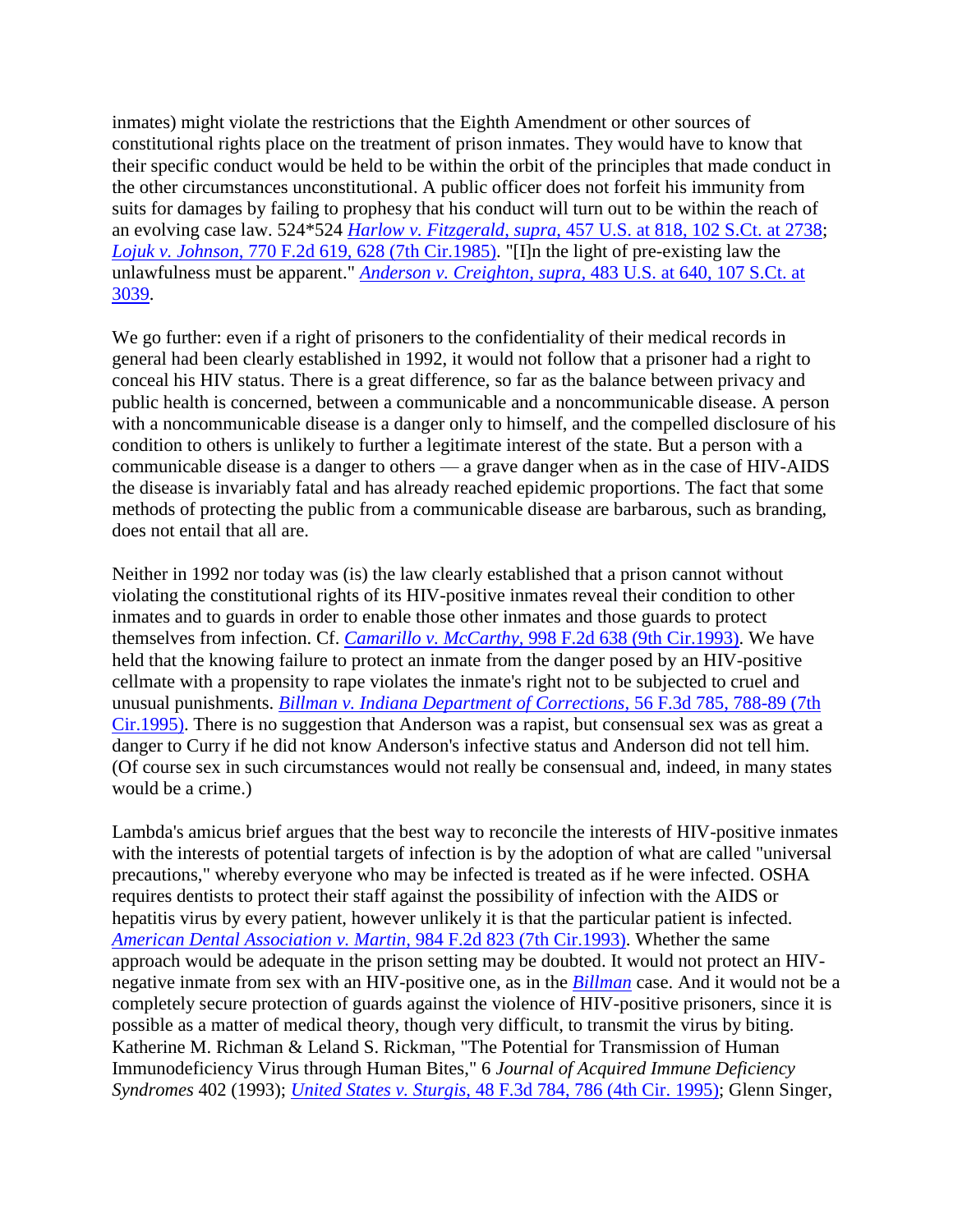"First Case of HIV Passed by a Human Bite Confirmed," *Salt Lake Tribune,* Oct. 29, 1995, p. D10. And even if the adoption of universal precautions were the best approach for a prison to take, it would not follow that the Constitution required it, let alone that such a requirement was clearly established in 1992. The Constitution rarely requires "the best." That would imply the micro-management of American government by the federal courts. The Eighth Amendment forbids cruel and unusual punishments; it does not require the most intelligent, progressive, humane, or efficacious prison administration.

Among the alternatives to universal precautions as methods of limiting the spread of AIDS in prison are the segregation of HIV-positive prisoners from the rest of the prison population and the ad hoc warning of endangered inmates or staff. The first alternative has been held to be constitutional against the argument that it results in disclosing the identity of the HIV-positive inmates to the rest of the prison community. *[Harris v. Thigpen, supra,](http://scholar.google.co.in/scholar_case?case=6662398692491934365&q=nderson+v+Romero&hl=en&as_sdt=2,5&scilh=0)* 941 F.2d at 1521; 525\*525 *Moore v. Mabus,* [976 F.2d 268, 271 \(5th Cir.1992\);](http://scholar.google.co.in/scholar_case?case=11924790352853915313&q=nderson+v+Romero&hl=en&as_sdt=2,5&scilh=0) *[Camarillo v. McCarthy, supra,](http://scholar.google.co.in/scholar_case?case=8408752880648841209&q=nderson+v+Romero&hl=en&as_sdt=2,5&scilh=0)* 998 [F.2d at 640 n. 1.](http://scholar.google.co.in/scholar_case?case=8408752880648841209&q=nderson+v+Romero&hl=en&as_sdt=2,5&scilh=0) The second is illustrated by this case. Unless the unconstitutionality of the second alternative was clearly established in 1992, Anderson's estate cannot prevail. Two district court decisions do hold that just the kind of "casual" or nonsystematic disclosure alleged in this case violates the constitutional "right to privacy" of HIV-positive inmates. *[Woods v. White,](http://scholar.google.co.in/scholar_case?case=8038232282848115101&q=nderson+v+Romero&hl=en&as_sdt=2,5&scilh=0)* 689 [F.Supp. 874 \(W.D.Wis.1988\),](http://scholar.google.co.in/scholar_case?case=8038232282848115101&q=nderson+v+Romero&hl=en&as_sdt=2,5&scilh=0) aff'd without opinion, [899 F.2d 17 \(7th Cir.1990\)](http://scholar.google.co.in/scholar_case?about=8479740894376130318&q=nderson+v+Romero&hl=en&as_sdt=2,5&scilh=0) (table); *Rodriguez v. Coughlin,* [1989 WL 59607 \(W.D.N.Y.1989\).](http://scholar.google.co.in/scholar_case?about=2503150097498427937&q=nderson+v+Romero&hl=en&as_sdt=2,5&scilh=0) But we agree with the Second Circuit that district court decisions cannot *clearly* establish a constitutional right. *[Jermosen v. Smith,](http://scholar.google.co.in/scholar_case?case=3584380827599044465&q=nderson+v+Romero&hl=en&as_sdt=2,5&scilh=0)* 945 [F.2d 547, 551 \(2d Cir.1991\).](http://scholar.google.co.in/scholar_case?case=3584380827599044465&q=nderson+v+Romero&hl=en&as_sdt=2,5&scilh=0) (The question whether they could had been left open in *[Harlow v.](http://scholar.google.co.in/scholar_case?case=13486920831186038844&q=nderson+v+Romero&hl=en&as_sdt=2,5&scilh=0)  Fitzgerald, supra,* [457 U.S. at 818 n. 32, 102 S.Ct. at 2738 n. 32.](http://scholar.google.co.in/scholar_case?case=13486920831186038844&q=nderson+v+Romero&hl=en&as_sdt=2,5&scilh=0)) Even *[Ohio Civil Service](http://scholar.google.co.in/scholar_case?case=16295467272146234614&q=nderson+v+Romero&hl=en&as_sdt=2,5&scilh=0)  Employees Ass'n v. Seiter,* [858 F.2d 1171, 1177 \(6th Cir.1988\),](http://scholar.google.co.in/scholar_case?case=16295467272146234614&q=nderson+v+Romero&hl=en&as_sdt=2,5&scilh=0) suggests only, in an aside that we do not find persuasive, that a decision by the *same* district court might clearly establish a right. District court decisions have no weight as precedents, no authority. *[Colby v. J.C. Penney Co.,](http://scholar.google.co.in/scholar_case?case=5921872079207490294&q=nderson+v+Romero&hl=en&as_sdt=2,5&scilh=0)* [811 F.2d 1119, 1124 \(7th Cir.1987\);](http://scholar.google.co.in/scholar_case?case=5921872079207490294&q=nderson+v+Romero&hl=en&as_sdt=2,5&scilh=0) *Mueller v. Reich,* [54 F.3d 438, 441 \(7th Cir. 1995\);](http://scholar.google.co.in/scholar_case?case=12756091734349003940&q=nderson+v+Romero&hl=en&as_sdt=2,5&scilh=0) *[Smith v.](http://scholar.google.co.in/scholar_case?about=16952933463871637916&q=nderson+v+Romero&hl=en&as_sdt=2,5&scilh=0)  [Office of Civilian Health & Medical Program,](http://scholar.google.co.in/scholar_case?about=16952933463871637916&q=nderson+v+Romero&hl=en&as_sdt=2,5&scilh=0)* 66 F.3d 905, 915 (7th Cir. 1995). They are evidence of the state of the law. Taken together with other evidence, they might show that the law had been clearly established. But by themselves they cannot clearly establish the law because, while they bind the parties by virtue of the doctrine of res judicata, they are not authoritative as precedent and therefore do not establish the duties of nonparties.

It is true that one of the district court decisions that we have cited, *[Woods v. White,](http://scholar.google.co.in/scholar_case?case=8038232282848115101&q=nderson+v+Romero&hl=en&as_sdt=2,5&scilh=0)* was affirmed — and by this court. But it was affirmed without a published opinion. The unpublished decisions of this court have no weight as precedent. 7th Cir.R. 53(b)(2)(iv). And, although we cannot find any cases on the point, we are confident that an unpublished decision cannot elevate the decision that it affirms to the status of circuit precedent. Since almost all unpublished decisions are affirmances, the effect would be to create an immense body of precedents consisting of *all* district court decisions that had ever been appealed and affirmed without a published opinion. Such a result would thwart the purpose of having rules such as 7th Cir.R. 53(b)(2)(iv) that limit the number of opinions citable as precedent. The fact that the district court's decision had been published would not be a rational basis for relaxing the rule, for the decision to publish or not is made by the district judge rather than by this court. The district court would be shaping the law of the circuit.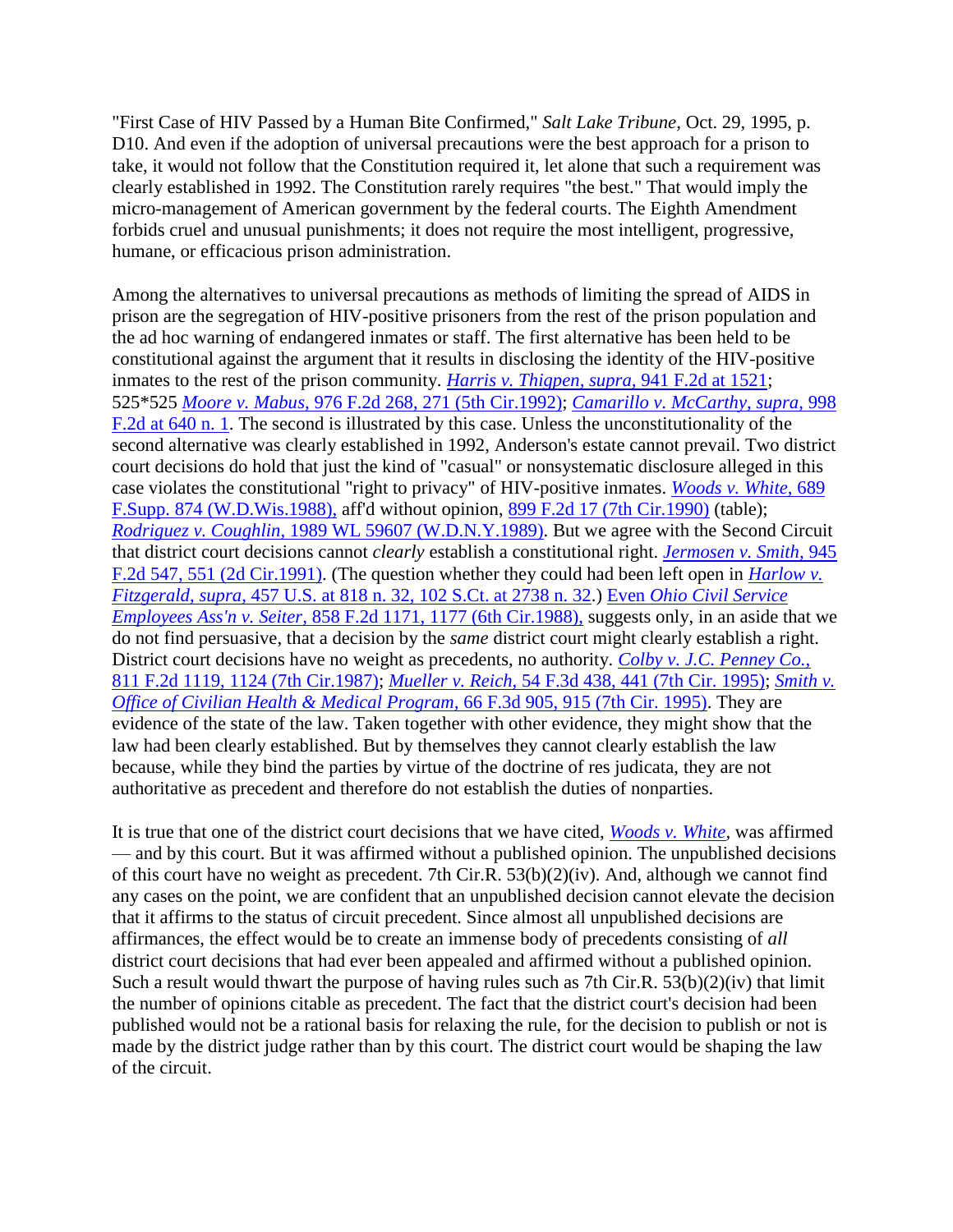The aptness of these reflections is shown by the fact that our unpublished decision in *[Woods](http://scholar.google.co.in/scholar_case?case=8038232282848115101&q=nderson+v+Romero&hl=en&as_sdt=2,5&scilh=0)* did not in fact affirm the holding of the district judge that prisoners have a right to the secrecy of their HIV status. We expressly declined to reach the question. *[Woods v. White,](http://scholar.google.co.in/scholar_case?case=8038232282848115101&q=nderson+v+Romero&hl=en&as_sdt=2,5&scilh=0)* No. 88-2853, slip op. at 5 n. 7, [899 F.2d 17 \(7th Cir. March 27, 1990\).](http://scholar.google.co.in/scholar_case?about=8479740894376130318&q=nderson+v+Romero&hl=en&as_sdt=2,5&scilh=0) So on no account can we be thought to have elevated the district court's holding to a holding of this court. Now the issue is before us and we hold that warnings to endangered inmates or staff do not violate the Constitution just because they are ad hoc. Nor can the fact that the Illinois AIDS Confidentiality Act, made applicable to these defendants by Illinois Administrative Rules, Title 20, § 107.310, forbids the disclosure of the results of an HIV test, be decisive. 410 ILCS 305/5, 305/10. Any duty to protect prisoners from lethal encounters with their fellows that is derived from the Eighth Amendment would take precedence over a state law. In light of our decision in the *[Billman](http://scholar.google.co.in/scholar_case?case=7963608766589015176&q=nderson+v+Romero&hl=en&as_sdt=2,5&scilh=0)* case, we do not think that defendant Douglas can be criticized for having warned inmate Curry that the prisoner in whose cell he was seen sleeping was HIV-positive. Or even for having warned the inmate barber about Anderson. The danger that a barber would be infected by an HIV-positive customer is slight. But so is the danger to a dental worker. Yet OSHA, in the regulation that we upheld in the *[Martin](http://scholar.google.co.in/scholar_case?case=15411553826036871527&q=nderson+v+Romero&hl=en&as_sdt=2,5&scilh=0)* case, requires that dental workers take precautions against being infected by their patients; and HIV is far more prevalent in state prisons than in the population at large. See Peter M. Brien & Caroline Wolf Harlow, "HIV in Prisons 526\*526 and Jails, 1993," p. 1 (U.S. Dept. of Justice, Bureau of Justice Statistics Bulletin, Aug. 1995). The rate is 2.6 percent — more than six times the rate in the population as a whole even if the exaggerated estimate that 1 million Americans are infected is accepted — though it is "only" 1.7 percent in Illinois state prisons.

A barber, especially if he uses a razor, may cut the skin of the person whose hair he is cutting and if he gets the person's blood on a part of his skin where he has a cut or abrasion may become infected. The danger, as we said, is slight, though given the violence endemic to American prisons and the prevalence of HIV and AIDS in those prisons cannot be considered entirely fanciful. It is possible that Douglas labored under a profound misconception about how HIV is transmitted (the ice-machine episode suggests that he did), or that his motivation was vindictive rather than protective, or that it would be far more sensible to tell the barber to wear gloves when cutting any inmate's hair ("universal precautions") than to warn him about a specific HIVpositive inmate. But these points are wide of the issue whether a prisoner has a constitutionally protected right to the concealment of his HIV-positive status from prison staff. We doubt that he has such a right; we are sure the right was not clearly established in 1992.

Douglas and Romero are alleged to have done more than warn Curry and the barber. They are alleged to have spread the word generally about Anderson's status, to have prevented Anderson from getting his hair cut (which is different from warning the barber), and to have denied him yard privileges extended to prisoners not known to be infected with HIV. If, as the cases we have cited hold — we believe correctly, in view of the prevalence of HIV in prisons and the amount of violence and homosexual intercourse in prisons — HIV-positive inmates can be segregated from the rest of the prison population, it would seem to follow that they can be identified, since segregation automatically identifies them. Identification might be considered a less restrictive means of protecting the rest of the population than quarantining the infective inmates. Lambda's brief emphasizes the adverse consequences of discrimination against persons known to be infected with the AIDS virus. But the consequences it discusses, such as reduced opportunities for good housing and employment, have no significance in a prison; and the dangers of infection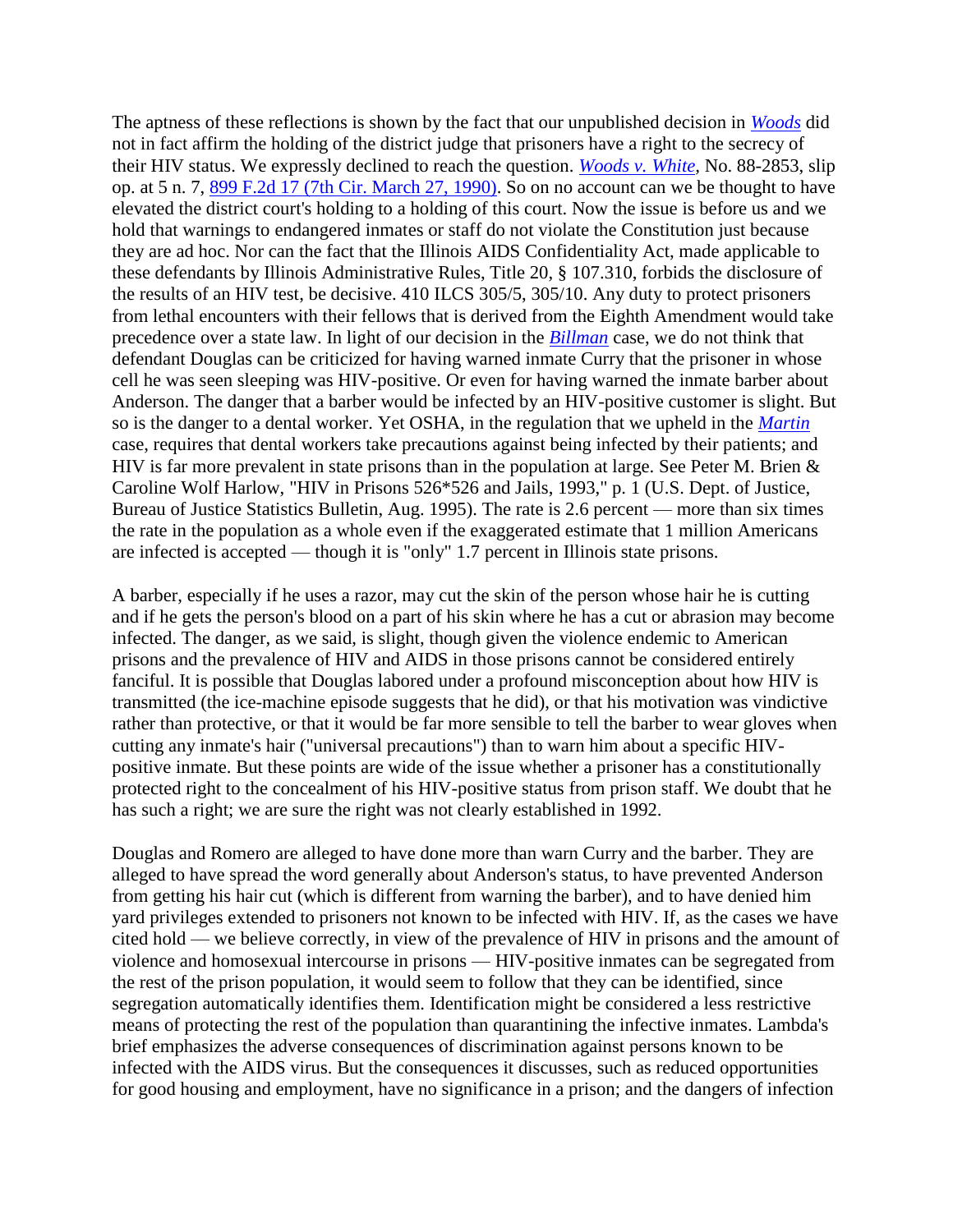that warrant quarantining the infected population or warning the not yet infected are far greater inside prison than outside. The rape of males is extremely rare outside of prisons; homosexual intercourse is probably less common outside of prisons; and the prevalence of HIV-AIDS is much lower outside of prison. Although an inmate identified as HIV positive may be at greater risk, not of being raped, but of being subjected to other violence, by his fellow inmates, any prisoner who believes that he is at risk from other prisoners can demand to be placed in protective custody. Ill.Admin.Rules, Title 20, §§ 501.300 *et seq.* If the belief is reasonable, refusal to honor the demand would present a grave constitutional issue under our decision in *[Billman.](http://scholar.google.co.in/scholar_case?case=7963608766589015176&q=nderson+v+Romero&hl=en&as_sdt=2,5&scilh=0)*

It is one thing to warn other prisoners that an inmate is an HIV carrier; it is another to "punish" him for being a carrier by refusing to allow him to get a haircut or to exercise in the prison yard. Although this is the first appellate case in which these specific modalities of punishing HIV carriers have been alleged, it has long been clear that the Eighth Amendment forbids the state to punish people for a physical condition, as distinct from acts, *[Robinson v. California,](http://scholar.google.co.in/scholar_case?case=3358010003227436496&q=nderson+v+Romero&hl=en&as_sdt=2,5&scilh=0)* 370 U.S. [660, 666-67, 82 S.Ct. 1417, 1420-21, 8 L.Ed.2d 758 \(1962\);](http://scholar.google.co.in/scholar_case?case=3358010003227436496&q=nderson+v+Romero&hl=en&as_sdt=2,5&scilh=0) *[Despears v. Milwaukee County,](http://scholar.google.co.in/scholar_case?case=18243421741165469209&q=nderson+v+Romero&hl=en&as_sdt=2,5&scilh=0)* 63 [F.3d 635, 636-37 \(7th Cir.1995\),](http://scholar.google.co.in/scholar_case?case=18243421741165469209&q=nderson+v+Romero&hl=en&as_sdt=2,5&scilh=0) and that the equal protection clause forbids the state to treat one group, including a group of prison inmates, arbitrarily worse than another. If the *only* reason that the defendants denied haircuts and yard privileges to Anderson was that he was HIV-positive, and there is no *conceivable* justification for these as AIDS-fighting measures, then the absence of a case involving this specific form of arbitrary treatment would not confer immunity on the defendants. A constitutional violation that is so patent that no violator has even attempted to obtain an appellate ruling on it can be regarded 527\*527 as clearly established even in the absence of precedent. *Eberhardt v. O'Malley,* [17 F.3d 1023, 1028 \(7th Cir.1994\).](http://scholar.google.co.in/scholar_case?case=846593253889748806&q=nderson+v+Romero&hl=en&as_sdt=2,5&scilh=0) Anderson's HIV status may not have been the only reason for refusing him a haircut and exercise and there may have been some justification for these measures of which we are not at present aware, but the facts are not sufficiently developed to enable either conclusion to be drawn. We therefore do not have jurisdiction to review the district court's denial of immunity with respect to this part of the complaint.

The complaint also charges that Anderson had an entitlement to a haircut that the defendants could not deprive him of without giving him due process of law. This has nothing to do with AIDS, but the defendants contend that the right Anderson claims is not clearly established and so they are entitled to immunity from this part of the complaint as well. An Illinois statute provides that "all" facilities of the state's department of corrections (thus including the Joliet prison) "shall provide every committed person with access to ... barber facilities." 730 ILCS 5/3-72(a). This is mandatory language, and while an element of vagueness is injected by the absence of any indication of how often the inmate is entitled to a haircut (in contrast, the statute says that he is entitled to access to "bathing facilities at least once a week"), the defendants make nothing of this in their appeal and we shall assume therefore that the right to a haircut conferred by the statute is sufficiently definite to count as an entitlement. Nor do the defendants argue that there is an implicit exception for inmates who, being HIV-positive, could pose a danger, however minuscule if proper precautions are taken, of infecting the barber.

Entitlements confer property or liberty rights within the meaning of the due process clauses, rights that a state cannot take away without due process in the sense of notice and a hearing of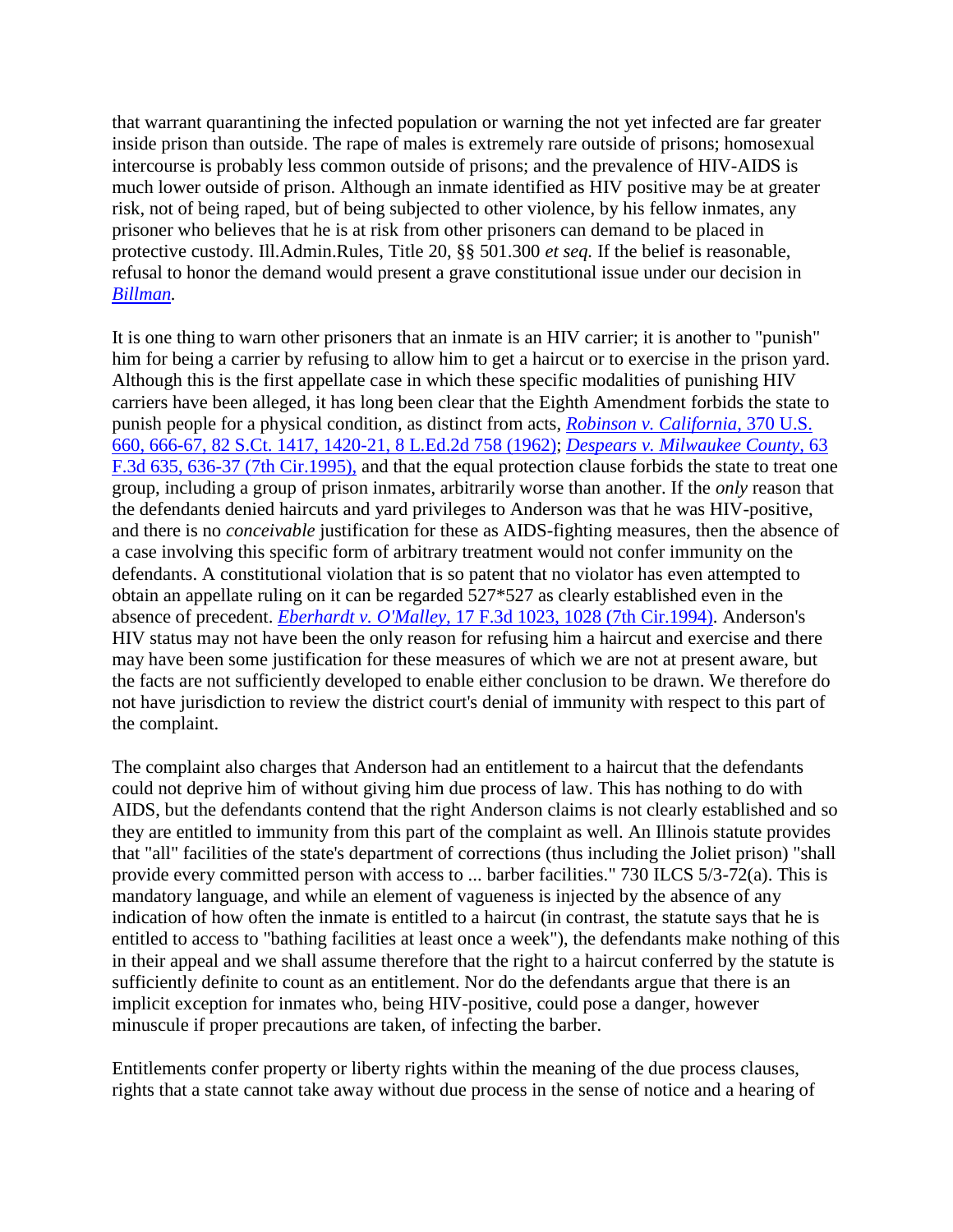some sort not here provided to the inmate. *Hewitt v. Helms,* [459 U.S. 460, 471-72, 103 S.Ct. 864,](http://scholar.google.co.in/scholar_case?case=15087164344148843133&q=nderson+v+Romero&hl=en&as_sdt=2,5&scilh=0)  [871-72, 74 L.Ed.2d 675 \(1983\).](http://scholar.google.co.in/scholar_case?case=15087164344148843133&q=nderson+v+Romero&hl=en&as_sdt=2,5&scilh=0) The defendants misunderstand the plaintiff's argument, thinking that what he is claiming is a novel substantive federal right to a haircut. Not so; the source of the entitlement is a state statute; federal law merely protects him against having his state entitlement taken away from him without due process of law. There is no novelty to this claim by Anderson, and therefore no basis for a defense of immunity.

But while this appeal was pending the Supreme Court decided *Sandin v. Conner*, \_\_\_ U.S. \_\_\_, [115 S.Ct. 2293, 132 L.Ed.2d 418 \(1995\).](http://scholar.google.co.in/scholar_case?case=15006749310236906628&q=nderson+v+Romero&hl=en&as_sdt=2,5&scilh=0) The Court held that disciplinary measures taken against prisoners, even if they involve the taking away of an entitlement granted by a state statute or prison regulation, are not actionable as deprivations of liberty unless the measure "imposes atypical and significant hardship on the inmate in relation to the ordinary incidents of prison life." *Id.* at \_\_\_, 115 S.Ct. at 2300. In the further proceedings in the district court, the judge will have to consider the bearing of *[Sandin](http://scholar.google.co.in/scholar_case?case=15006749310236906628&q=nderson+v+Romero&hl=en&as_sdt=2,5&scilh=0)* on the contention that refusing to allow a prisoner to have a haircut is actionable as a violation of the right to due process of law.

To summarize the decision thus far, we hold that Anderson's claim for damages based on the assertion that his constitutional rights were violated by the disclosure of his HIV status to other inmates or to prison staff, or by other actions taken against him on the basis of his HIV status (except insofar as those actions are alleged to have been taken purely to punish him for that status), is barred by the doctrine of official immunity. His claim to damages based on the denial of barber services in violation of the due process clause is also not barred, at least on the record compiled thus far.

The complaint also alleges that Anderson was denied yard privileges for "several months" and that this denial, regardless of its motivation, constituted cruel and unusual punishment in violation of the Eighth Amendment. The defendants have not appealed from the denial of immunity from this claim, and so we do not decide whether they are entitled to immunity. We offer a few uncontroversial observations for what limited guidance they may provide the district court. To deny a prisoner *all* opportunity for exercise outside his cell would, the cases suggest, violate the Eighth Amendment unless the prisoner posed an acute security risk if allowed out of his cell for even a short time. *[Davenport v. DeRobertis,](http://scholar.google.co.in/scholar_case?case=8560800355083556939&q=nderson+v+Romero&hl=en&as_sdt=2,5&scilh=0)* 844 F.2d 1310, 528\*528 [1314-16 \(7th](http://scholar.google.co.in/scholar_case?case=8560800355083556939&q=nderson+v+Romero&hl=en&as_sdt=2,5&scilh=0)  [Cir.1988\);](http://scholar.google.co.in/scholar_case?case=8560800355083556939&q=nderson+v+Romero&hl=en&as_sdt=2,5&scilh=0) *Campbell v. Cauthron,* [623 F.2d 503, 507 \(8th Cir.1980\);](http://scholar.google.co.in/scholar_case?case=2751202303506954233&q=nderson+v+Romero&hl=en&as_sdt=2,5&scilh=0) *[Spain v. Procunier,](http://scholar.google.co.in/scholar_case?case=3483273953214453314&q=nderson+v+Romero&hl=en&as_sdt=2,5&scilh=0)* 600 [F.2d 189, 200 \(9th Cir.1979\).](http://scholar.google.co.in/scholar_case?case=3483273953214453314&q=nderson+v+Romero&hl=en&as_sdt=2,5&scilh=0) Prisoners are entitled to reasonable medical care, and exercise is now regarded in many quarters as an indispensable component of preventive medicine. But cases that purport to recognize a right to *outdoor* exercise, such as *Allen v. Sakai,* [40 F.3d 1001, 1003-](http://scholar.google.co.in/scholar_case?case=12344252668952342842&q=nderson+v+Romero&hl=en&as_sdt=2,5&scilh=0) [04 \(1994\),](http://scholar.google.co.in/scholar_case?case=12344252668952342842&q=nderson+v+Romero&hl=en&as_sdt=2,5&scilh=0) amended, 48 F.3d 1082 (9th Cir.1995), and *[Spain v. Procunier, supra,](http://scholar.google.co.in/scholar_case?case=3483273953214453314&q=nderson+v+Romero&hl=en&as_sdt=2,5&scilh=0)* involve special circumstances, such as that the prisoners were confined to their cells almost 24 hours a day and were not offered alternative indoor exercise facilities (*Allen*), or the only alternative offered to the prisoners was exercise in the corridor outside their cells rather than in an indoor exercise facility and the lack of outdoor exercise was merely one of a number of circumstances that in the aggregate constituted the infliction of cruel and unusual punishment. *[Spain v. Procunier, supra,](http://scholar.google.co.in/scholar_case?case=3483273953214453314&q=nderson+v+Romero&hl=en&as_sdt=2,5&scilh=0)* [600 F.2d at 199-200.](http://scholar.google.co.in/scholar_case?case=3483273953214453314&q=nderson+v+Romero&hl=en&as_sdt=2,5&scilh=0) *Wilkerson v. Maggio,* [703 F.2d 909, 912 \(5th Cir.1983\),](http://scholar.google.co.in/scholar_case?case=3268232121585487575&q=nderson+v+Romero&hl=en&as_sdt=2,5&scilh=0) held that an hour a day of indoor exercise satisfied the constitutional minimum.

But these are matters for the district judge to consider in the first instance.